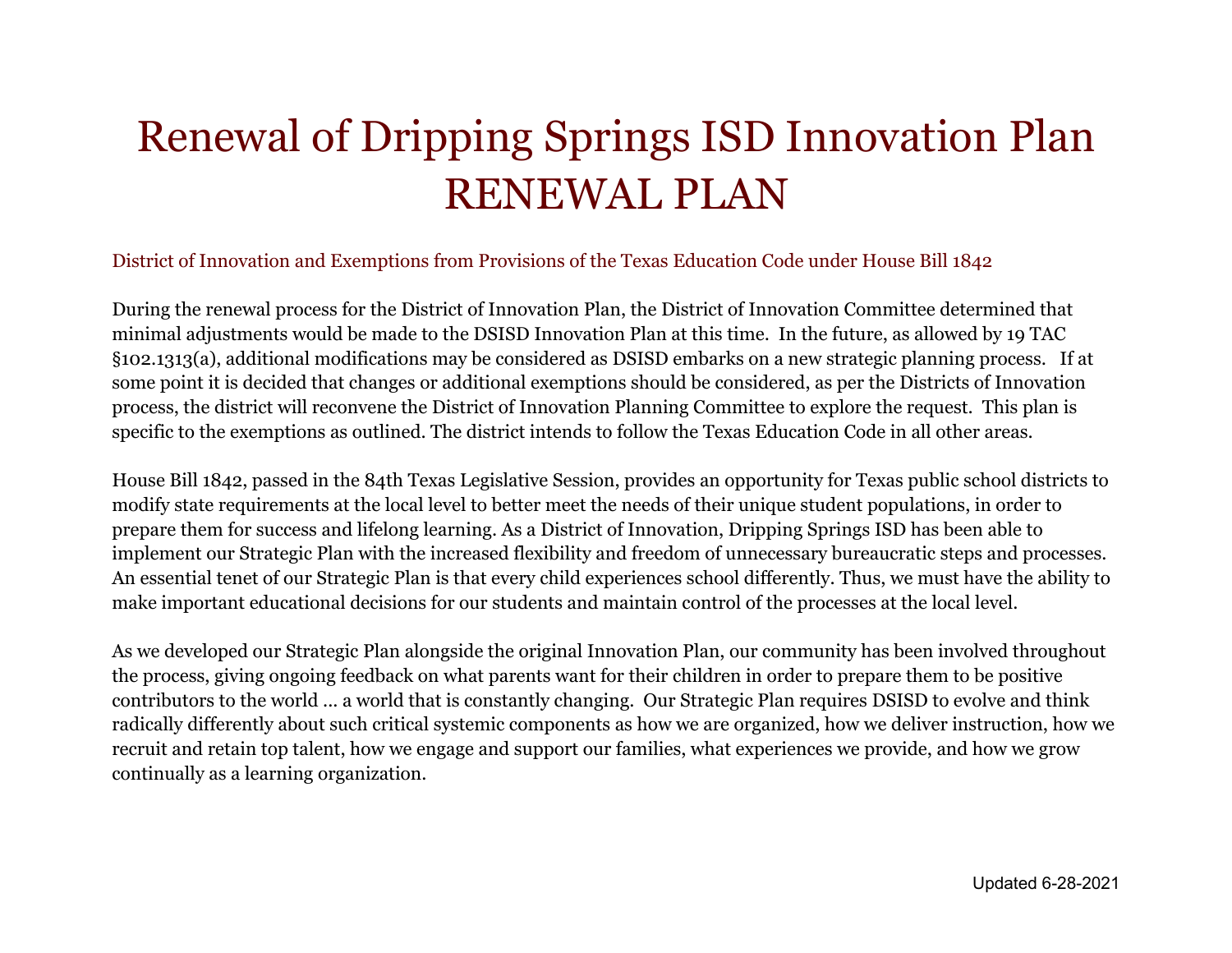Under HB 1842, districts may identify certain requirements imposed by the Texas Education Code (TEC) "that inhibit the goals of the plan and from which the district should be exempted on adoption of the plan. . ." Because of DSISD's Strategic Plan and its local Innovation Plan are comprehensive and touch numerous areas in the TEC, and because DSISD seeks to maximize local control of educational decisions for students, DSISD seeks to renew the District of Innovation Plan with exemption from the following permissible provisions of the TEC, as allowed in the statute:

# **UNIFORM SCHOOL START DATE (Ed. Code §25.0811) (EB LEGAL)**

## **Manner in which statute inhibits the plan**

Students may not begin school before the 4th Monday of August. For many years this was the rule: however, districts had the option of applying for a waiver to start earlier. The vast majority of districts applied for the waiver and would begin the 3rd Monday, some even going as early as the 2nd Monday. The Texas tourism groups lobbied to have this stopped because they believed it was hurting their tourism business. Therefore, several years ago the legislature took away all waivers and dictated that districts may not begin until the 4th Monday, with no exceptions.

## **Category of Innovation**

Admission, Transfer, and Attendance- Operation of Schools and School Attendance

# **Innovation Strategies**

This flexibility of the start date allows the district to determine locally, on an annual basis, what best meets the needs of the students and local community. This empowers us to personalize learning, increase college and career readiness, and balance the amount of instructional time per semester. In addition, by having the flexibility in the start and end of the school year, students will be able to enroll in college courses that start in early June, thereby increasing college and career readiness. Removing the uniform start date could also let the DSISD start classes as a short week, easing the transition for students entering kindergarten, middle school, and high school. This will also allow for more flexible professional development opportunities for our staff.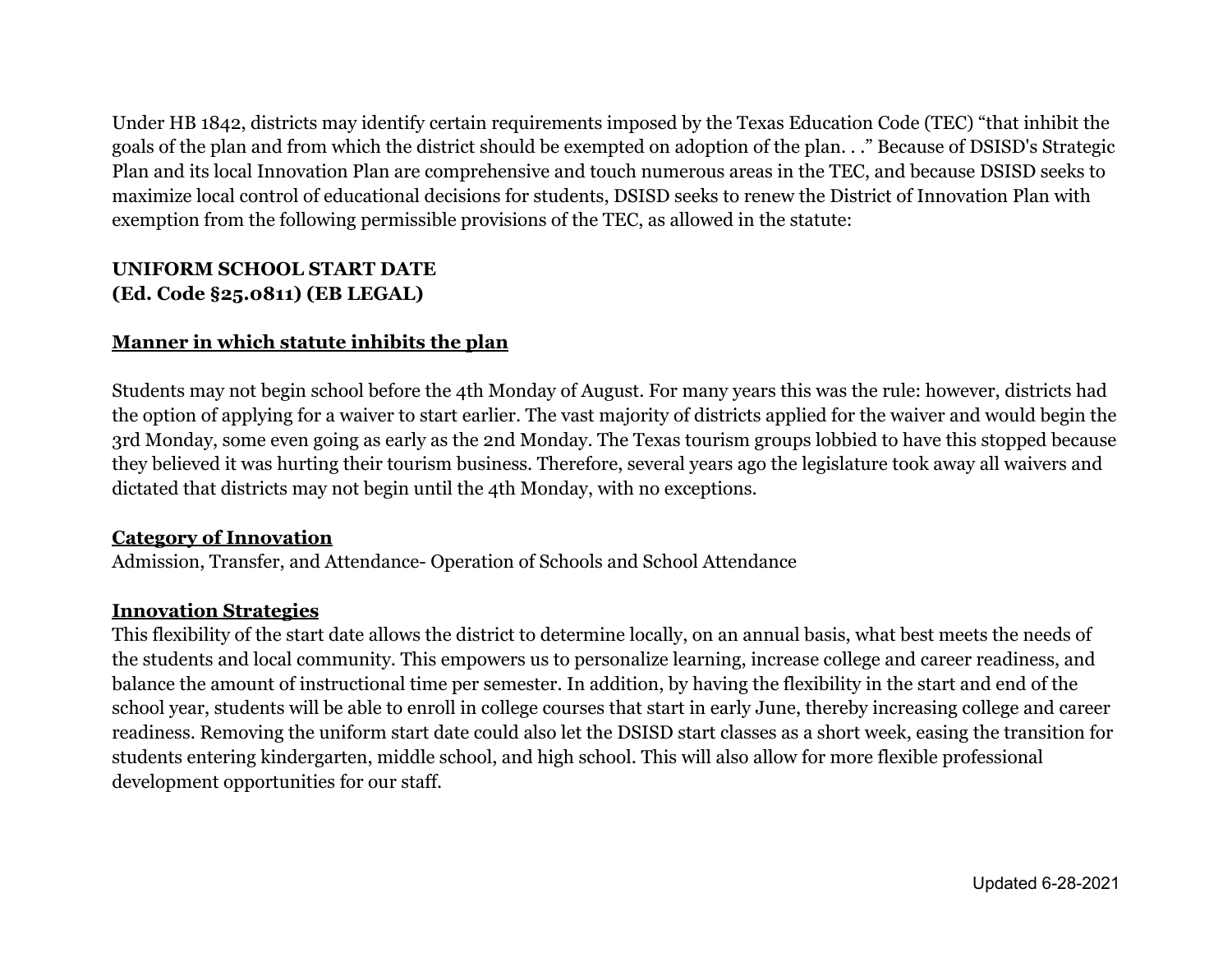# **CLASS SIZE RATIO (Ed. Code §25.111, §25.112, §25.113) (EEB LEGAL)**

## **Manner in which statute inhibits the plan**

Kindergarten–4th Grade classes are to be kept at a 22-student-to-1- teacher ratio according to state law. When a class exceeds this limit, the district must complete a waiver with the Texas Education Agency. These waivers are never rejected by TEA. This is a bureaucratic step that serves no purpose. Along with the waiver, it is required that a letter is sent home to each parent in the section that exceeds the 22:1 ratio, informing them the waiver has been submitted. Many times soon after the waiver is submitted, students move out of the district and we are below the 22:1 ratio.

#### **Category of Innovation**

Campus governance

#### **Innovation Strategies**

As a fast-growth district, it has become a yearly need to apply for a class size waiver. While we certainly believe that small class size plays a positive role in the classroom, this must be balanced with the logistics of the timing of adding staff, and the best teacher-to-student ratio that can be achieved given the total number of students. We do not believe it has a negative effect when a school adds only one or two more students. Many times it is not the number of the students but the makeup and chemistry of the classroom that influence the learning environment. Most importantly, research clearly shows it is the teacher in the classroom that has the greatest impact on student learning, not absolute class size. In the event the class size exceeds the 22:1 ratio for Kindergarten–4th grade classes, a TEA waiver will not be necessary, but the superintendent will report to the Board of Trustees for approval. This exemption only allows DSISD the local control over class size ratios, not a disregard for the intent of the ratio requirements.

This plan also emphasizes the importance of flexible learning environments and student learning based upon student driven passions and needs. This grants flexibility in class size at all times-regrouping for success, small groups, large groups, etc. It also works to minimize paperwork requirements in order to free up time to place additional focus on student success. An exemption in meeting Texas Education Code (TEC), §25.112, will allow the ability to group students based upon academic, social, and emotional needs without adding ongoing filings of waivers when the need arises.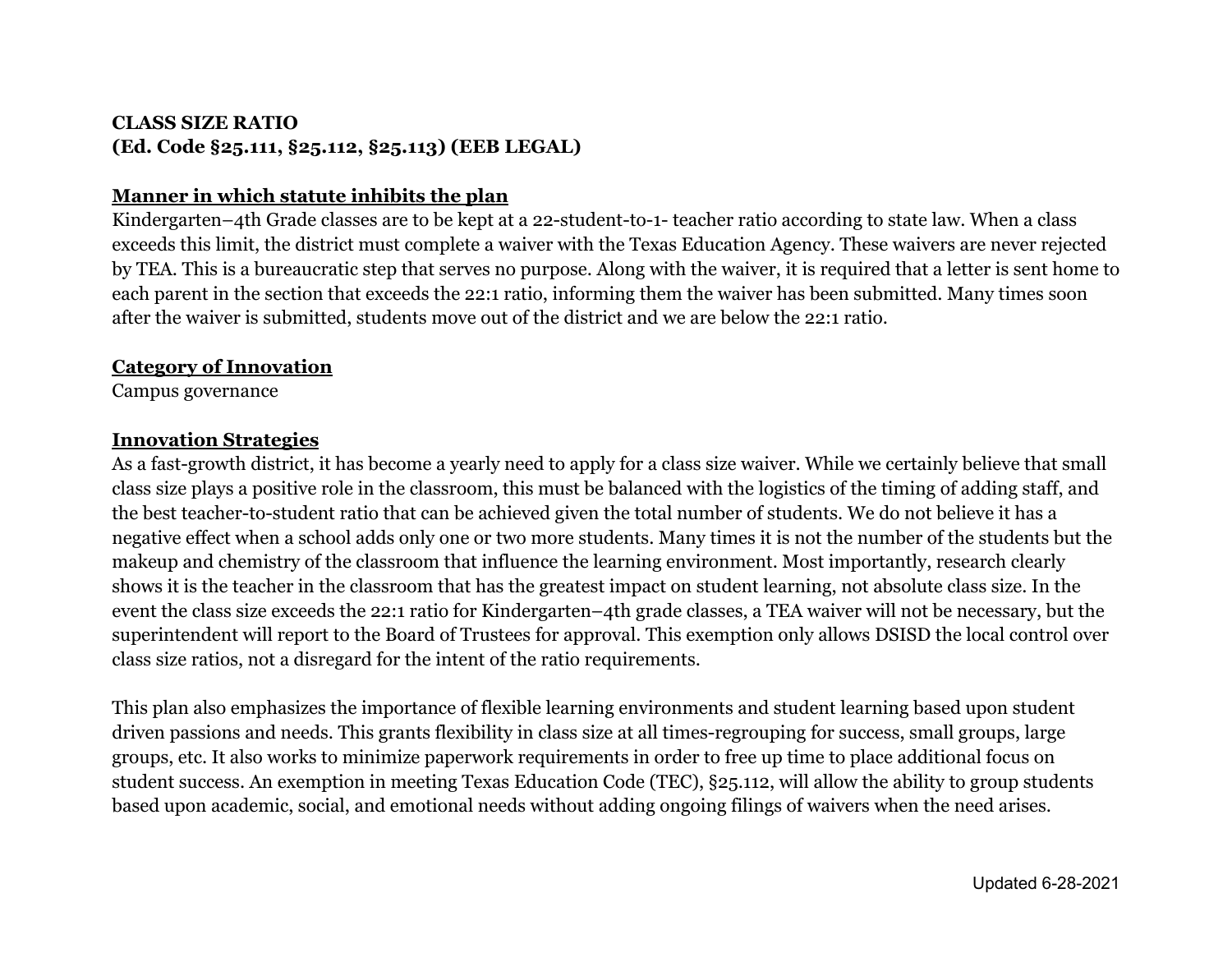# **STUDENT DISCIPLINE PROVISIONS (Ed. Code §37.0012) (FO LEGAL & LOCAL)**

## **Manner in which statute inhibits the plan**

Senate Bill 107 requires the designation of a campus behavior coordinator on each campus. This designee is responsible for maintaining student discipline and the implementation of Chapter 37, Subchapter A.

## **Category of Innovation**

Discipline, Law, and Order

#### **Innovation Strategies**

The proposal is for the District to abstain from the state requirement that each school have a designated campus behavior coordinator. DSISD's approach to discipline is becoming more collaborative, with multiple people providing emotional and social support to students, rather than just one person. Exemption from this requirement will allow the option of increasing collaboration in regard to student discipline, as outlined in the DSISD Student Code of Conduct.

# **TEACHER CERTIFICATION (Ed. Code §21.003, §21.057) (DK LEGAL, DK LOCAL, DK EXHIBIT)**

# **Manner in which statute inhibits the plan**

In the event a district cannot locate a certified teacher for a position or a teacher is teaching a subject outside of their certification, the district must submit a request to the Texas Education Agency. TEA then approves or denies this request. There is a lot of bureaucracy and unnecessary paperwork involved in the process.

## **Category of Innovation**

Educators- Subchapter General provisions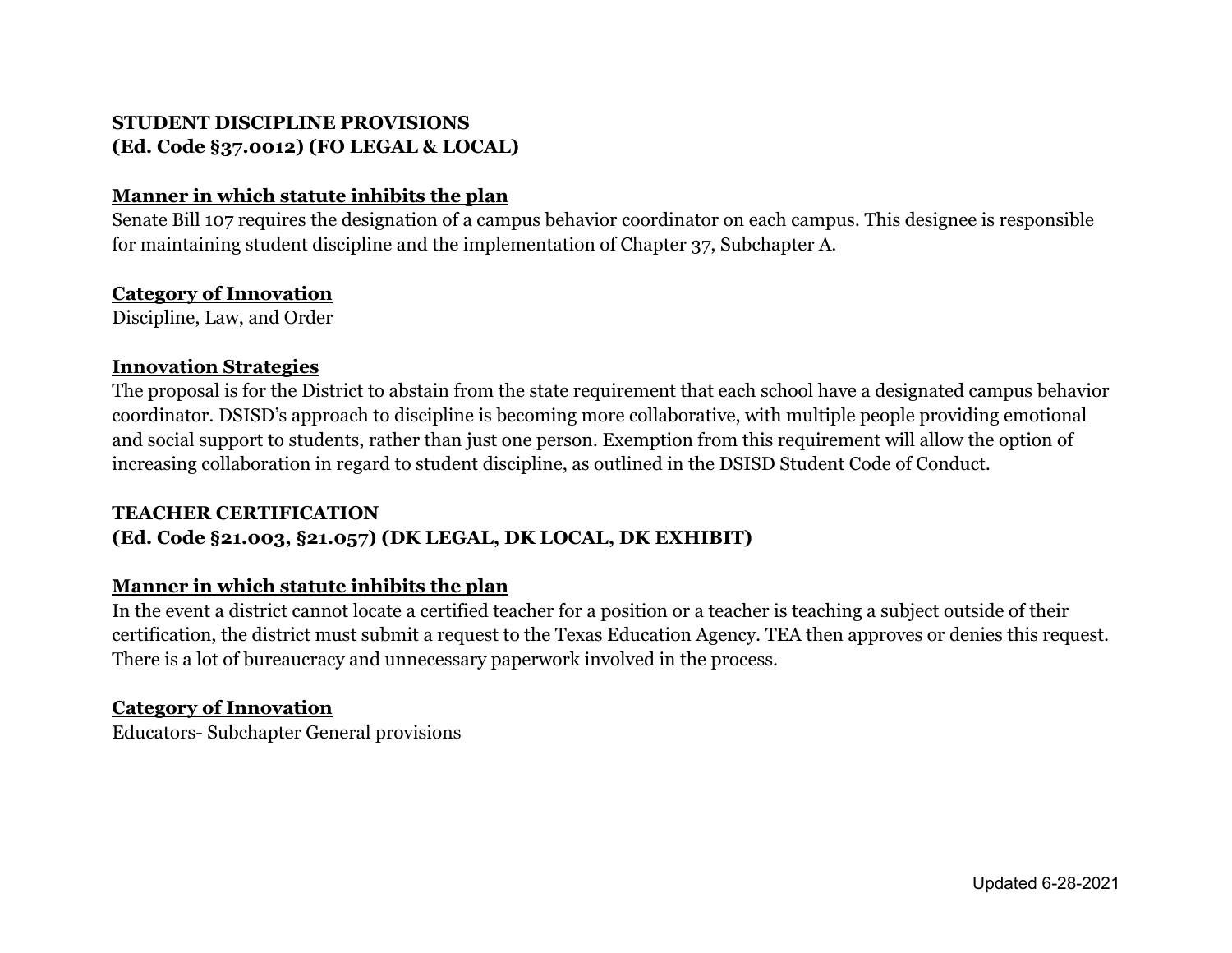#### **Innovation Strategies**

DSISD is committed to placing a life changer in every classroom. In order to best serve DSISD students, decisions on certification will be handled locally. The current state teacher certification requirements inhibit the District's ability to hire teachers to teach hard-to-fill, high-demand dual credit, and career and technical/STEAM (applied Science, Technology, Engineering, and Arts & Mathematics) courses. In order to enable more students to obtain the educational benefit of such course offerings, the District seeks to establish its own local qualification requirements and its own requirements for training of professionals and experts to teach such courses in lieu of the requirements set forth in law.

By obtaining exemption from existing teacher certification requirements, the District will have the flexibility to hire community college instructors, university professors, or internal applicants seeking assignments outside of their traditional certification area. This exemption is not applicable to special education or bilingual teachers, as they must be continue to be SBEC certified.

# **TEACHER, STAFF, PRINCIPAL APPRAISAL SYSTEM (Ed. Code §21.203, §21.352, §21.3541) (DNA LEGAL, DNA LOCAL)**

## **Manner in which statute inhibits the plan**

The state of Texas has used the Professional Development and Appraisal System (PDAS) teacher appraisal system since 1997. The state is issuing a new teacher appraisal system in 2016-2017, called the Texas Teacher Evaluation and Support System (T-TESS) and the Texas Principal Evaluation and Support System (T-PESS). The domains within these systems are developed by the state to meet the needs of the entire State of Texas. These systems require that state-standardized test scores be used as one of the evaluation measures for teachers and administrators.

#### **Category of Innovation**

Educators- Subchapter H- Appraisals and Incentives

## **Innovation Strategies**

A committee of district and campus administrators and teachers from DSISD already has developed a teacher evaluation system, principal evaluation system, and a system of evaluation for non-certified instructional staff, as well as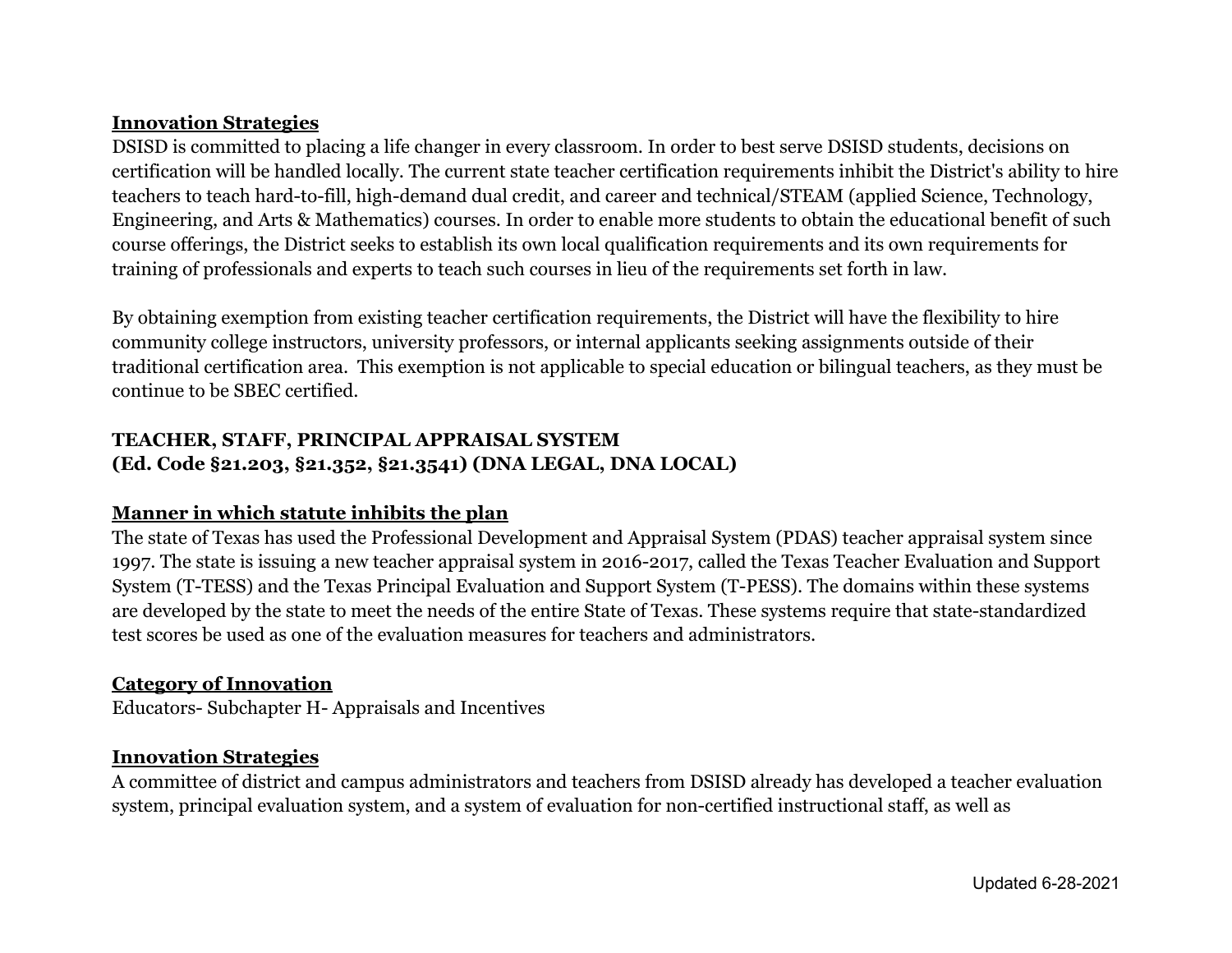non-instructional staff. This new appraisal system is aligned with the four broad goals from the Strategic Plan (see page 5) and focuses on local areas emphasis. From the results of staff appraisals, Personalized Professional Learning Plans (PPLPs) are developed. In order to promote professional development that focuses on individual growth, the District needs to maintain local flexibility to continue its current practice of using various measures, including multiple observations, goal-setting and tracking, and student growth progress toward learning objectives, as evaluation measures on teacher and administrator appraisals.

## **INSURANCE OFFERINGS TEC §22.004 (i) (CRD LEGAL**

# **Manner in which statute inhibits the plan**

TEC 22.004(i) Group Health Benefits for School Employees states that a school district may not make group health coverage available to its employees pursuant to TEC §22.004(b) after the date a district implements the program of coverages provided under Chapter 1579 of the Texas Insurance Code. The current process allows no flexibility in the design of group health insurance benefits to fit the needs of all district employees. This provision prohibits the district from procuring group health insurance benefits that may provide better coverage for its employees at a lower cost. This provision does not give the district the flexibility needed to acquire benefits packages that would potentially be more attractive to prospective employees.

## **Category of Innovation**

## **Innovation Strategies**

TEC §22.004 is not included in any of the prohibited exemptions that can be included in a District's local innovation plan pursuant to TEC §12A.004 or the list of the Commissioner's prohibited exemptions in the Texas Administrative Code Title 19 Chapter 102, subchapter JJ, Section 102.1309. Therefore, in order to have the option to offer additional benefits options to employees and to increase local control of the group health benefits plan to allow the District to be responsive to employee and community needs, the District of Innovation Plan includes an exemption from the health insurance requirements in TEC §22.004(i).